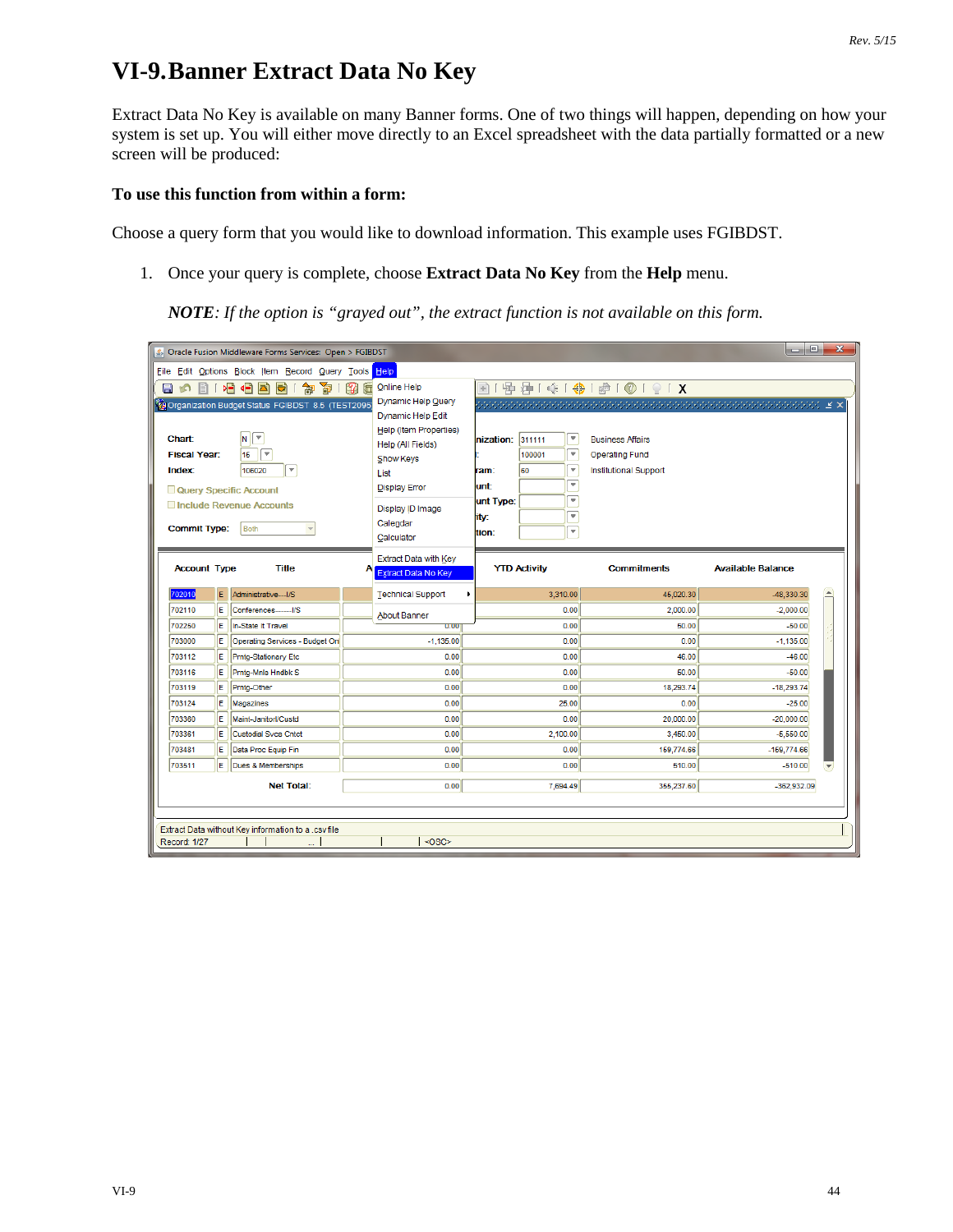2. The file download dialog box will appear. Click open to automatically download to excel, or save to a local directory.

*NOTE: If dialog box does not appear, see Partially Formatted Data steps.*

| Windows Internet Explorer                                                   |        |  |  |  |  |  |  |  |  |  |
|-----------------------------------------------------------------------------|--------|--|--|--|--|--|--|--|--|--|
| What do you want to do with gokoutd.csv?                                    |        |  |  |  |  |  |  |  |  |  |
| Size: 2.12 KB<br>Type: Microsoft Excel 2003<br>From: records-test.nsula.edu |        |  |  |  |  |  |  |  |  |  |
| Open<br>The file won't be saved automatically.                              |        |  |  |  |  |  |  |  |  |  |
| $\blacktriangleright$ Save                                                  |        |  |  |  |  |  |  |  |  |  |
| Save as                                                                     |        |  |  |  |  |  |  |  |  |  |
|                                                                             | Cancel |  |  |  |  |  |  |  |  |  |

3. Below is an example of extract data with key:

| x               | 8                                                      | ち・マー 昭 は                      | $\overline{\phantom{a}}$ =                                                                |                 |                                                |                                        | gokoutd.csv [Read-Only] - Excel |                                                                                        |                          |                                                 |          |                                                 |                                   | 2<br>困                                                        | п                 | $\times$                 |
|-----------------|--------------------------------------------------------|-------------------------------|-------------------------------------------------------------------------------------------|-----------------|------------------------------------------------|----------------------------------------|---------------------------------|----------------------------------------------------------------------------------------|--------------------------|-------------------------------------------------|----------|-------------------------------------------------|-----------------------------------|---------------------------------------------------------------|-------------------|--------------------------|
| <b>FILE</b>     | HOME                                                   | <b>INSERT</b>                 | PAGE LAYOUT                                                                               | <b>FORMULAS</b> |                                                | DATA                                   | <b>REVIEW</b>                   | VIEW                                                                                   | NITRO PRO 9              |                                                 |          |                                                 |                                   |                                                               | Christi Sarpy v Q |                          |
| ĥ<br>Paste      | $\chi$<br>Calibri<br><b>le -</b><br>B I<br>Clipboard 5 | $U$ +<br>田 -<br>Font          | $A^{\uparrow} A^{\uparrow}$<br>$\mathbf{v}$ 11 $\mathbf{v}$<br>$\mathcal{D}$ -<br>A<br>Б. | $\equiv \equiv$ | $\equiv$ $\frac{1}{2}$ .<br>目目目転転<br>Alignment | 昬<br>目。<br>$\overline{\Gamma_{\rm M}}$ | General<br>$$ - %$<br>Number    | $\substack{\leftarrow &0 &00\\ 0.0 &\leftarrow &0\\0 &\leftarrow &0\end{array}$<br>Гý. | Ę<br>Formatting *        | Conditional Format as Cell<br>Table *<br>Styles | Styles * | Em Insert *<br>EX Delete *<br>Format *<br>Cells | Σ۰<br>$\overline{\bullet}$<br>- ج | $A_{\nabla}$<br>Sort & Find &<br>Filter * Select *<br>Editing |                   | $\wedge$                 |
|                 |                                                        |                               |                                                                                           |                 |                                                |                                        |                                 |                                                                                        |                          |                                                 |          |                                                 |                                   |                                                               |                   |                          |
| A1              | ٠                                                      | $\checkmark$<br>÷<br>$\times$ | fx<br>Account                                                                             |                 |                                                |                                        |                                 |                                                                                        |                          |                                                 |          |                                                 |                                   |                                                               |                   | $\checkmark$             |
|                 | A                                                      | B<br>C                        | D                                                                                         | E               | F                                              | G                                      | н                               | $\mathbf{I}$                                                                           | J.                       | К                                               | L        | M                                               | $\mathbb N$                       | $\circ$                                                       | P                 | ≖                        |
|                 | Account Type                                           | <b>Title</b>                  | Adjusted (YTD Activi Commitm Available Balance                                            |                 |                                                |                                        |                                 |                                                                                        |                          |                                                 |          |                                                 |                                   |                                                               |                   |                          |
| $\overline{2}$  | 702010 E                                               | Administr                     | $\mathbf{0}$                                                                              | 3310            | 45020.3                                        | $-48330.3$                             |                                 |                                                                                        |                          |                                                 |          |                                                 |                                   |                                                               |                   |                          |
| 3               | 702110 E                                               | Conferend                     | $\mathbf{0}$                                                                              | $\mathbf 0$     | 2000                                           | $-2000$                                |                                 |                                                                                        |                          |                                                 |          |                                                 |                                   |                                                               |                   |                          |
| 4               | 702250 E                                               | In-State It                   | $\mathbf 0$                                                                               | $\mathbf{0}$    | 50                                             | $-50$                                  |                                 |                                                                                        |                          |                                                 |          |                                                 |                                   |                                                               |                   |                          |
| 5               | 703000 E                                               | Operating                     | $-1135$                                                                                   | $\mathbf{0}$    | $\mathbf 0$                                    | $-1135$                                |                                 |                                                                                        |                          |                                                 |          |                                                 |                                   |                                                               |                   |                          |
| 6               | 703112 E                                               | Prntg-Stat                    | 0                                                                                         | $\mathbf{0}$    | 46                                             | $-46$                                  |                                 |                                                                                        |                          |                                                 |          |                                                 |                                   |                                                               |                   |                          |
| $\overline{7}$  | 703116 E                                               | Prntg-Mnl                     | $\bf{0}$                                                                                  | $\Omega$        | 50                                             | $-50$                                  |                                 |                                                                                        |                          |                                                 |          |                                                 |                                   |                                                               |                   |                          |
| 8               | 703119 E                                               | Prntg-Oth                     | $\bf{0}$                                                                                  | $\mathbf{0}$    | 18293.74                                       | $-18293.7$                             |                                 |                                                                                        |                          |                                                 |          |                                                 |                                   |                                                               |                   |                          |
| 9               | 703124 E                                               | Magazine:                     | 0                                                                                         | 25              | 0                                              | $-25$                                  |                                 |                                                                                        |                          |                                                 |          |                                                 |                                   |                                                               |                   |                          |
| 10              | 703360 E                                               | Maint-Jan                     | 0                                                                                         | $\Omega$        | 20000                                          | $-20000$                               |                                 |                                                                                        |                          |                                                 |          |                                                 |                                   |                                                               |                   |                          |
| 11              | 703361 E                                               | Custodial                     | 0                                                                                         | 2100            | 3450                                           | $-5550$                                |                                 |                                                                                        |                          |                                                 |          |                                                 |                                   |                                                               |                   |                          |
| 12              | 703481 E                                               | Data Proc                     | 0                                                                                         | $\Omega$        | 159774.7                                       | $-159775$                              |                                 |                                                                                        |                          |                                                 |          |                                                 |                                   |                                                               |                   |                          |
| 13              | 703511 E                                               | Dues & M                      | 0                                                                                         | $\mathbf{0}$    | 510                                            | $-510$                                 |                                 |                                                                                        |                          |                                                 |          |                                                 |                                   |                                                               |                   |                          |
| 14              | 703719 E                                               | <b>Telephon</b>               | $\mathbf 0$                                                                               | 50              | 150                                            | $-200$                                 |                                 |                                                                                        |                          |                                                 |          |                                                 |                                   |                                                               |                   |                          |
| 15              | 703940 E                                               | <b>Bank Char</b>              | $\mathbf 0$                                                                               | 107.49          | $\mathbf{0}$                                   | $-107.49$                              |                                 |                                                                                        |                          |                                                 |          |                                                 |                                   |                                                               |                   |                          |
| 16              | 704000 E                                               | <b>Supplies E</b>             | 1135                                                                                      | $\mathbf{0}$    | $\mathbf{0}$                                   | 1135                                   |                                 |                                                                                        |                          |                                                 |          |                                                 |                                   |                                                               |                   |                          |
| 17              | 704010 E                                               | <b>Office Sup</b>             | 0                                                                                         | 1000            | 2638.74                                        | $-3638.74$                             |                                 |                                                                                        |                          |                                                 |          |                                                 |                                   |                                                               |                   |                          |
| 18              | 704011 E                                               | Office Sup                    | 0                                                                                         | 1052            | 14471.4                                        | $-15523.4$                             |                                 |                                                                                        |                          |                                                 |          |                                                 |                                   |                                                               |                   |                          |
| 19              | 704410 E                                               | Oth-Tch R                     | $\mathbf{0}$                                                                              | $\mathbf{0}$    | 319.4                                          | $-319.4$                               |                                 |                                                                                        |                          |                                                 |          |                                                 |                                   |                                                               |                   |                          |
| 20 <sub>0</sub> | <b>704510 E</b>                                        | Oth Cunni                     | $\overline{a}$                                                                            | $\sqrt{2}$      | 02.75                                          | 02.75                                  |                                 |                                                                                        |                          |                                                 |          |                                                 |                                   |                                                               |                   | $\overline{\phantom{a}}$ |
|                 |                                                        | aokoutd                       | $\bigoplus$                                                                               |                 |                                                |                                        |                                 |                                                                                        | $\mathbb{E}[\mathbf{X}]$ |                                                 |          |                                                 |                                   |                                                               |                   | $\mathbb{F}$             |
| <b>READY</b>    | 圖                                                      |                               |                                                                                           |                 |                                                |                                        |                                 |                                                                                        |                          |                                                 |          | 囲<br>圓                                          | 吅                                 |                                                               |                   | 100%                     |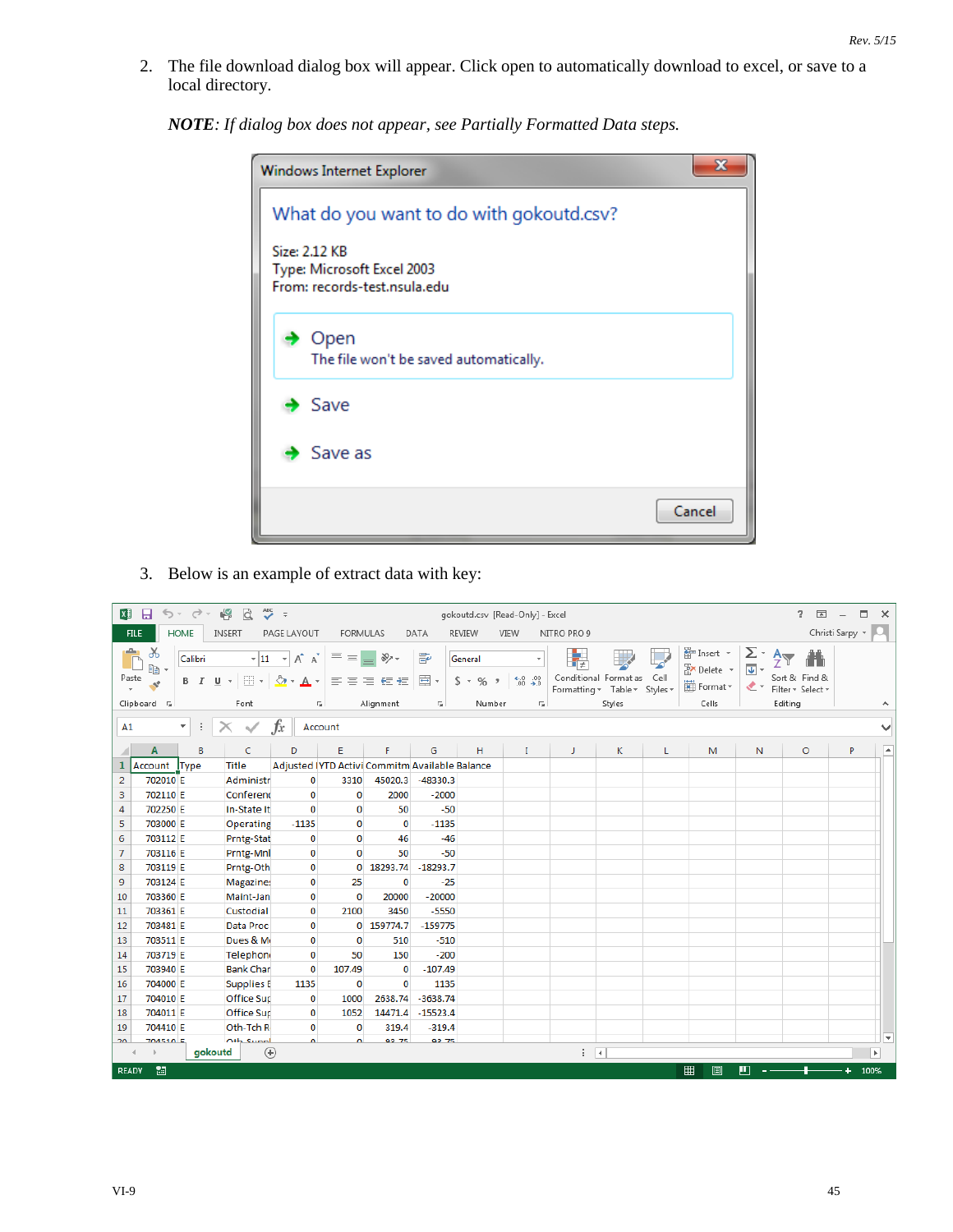## **Partially Formatted Data Steps:**

If the data is partially formatted in you excel spreadsheet, you will need to format the data shown in the following steps.

*NOTE: If data is moved directly into excel, you will not need to complete these steps.*

1. Choose **Text to Columns** from the **Data** menu.

| $\frac{\text{ABC}}{2}$ =<br>$5 - 2 -$<br>L9<br>d<br>$x \mathbb{I}$ $\Box$                                                                                                                                                                                                                                                                                                                                                                                                                                                                                                                                                              | gokoutd.csv [Read-Only] - Excel                                                                                               |                                                                                                                                                                              | 2<br>$\Box$<br>п<br>$\times$<br>$\overline{\phantom{a}}$                    |
|----------------------------------------------------------------------------------------------------------------------------------------------------------------------------------------------------------------------------------------------------------------------------------------------------------------------------------------------------------------------------------------------------------------------------------------------------------------------------------------------------------------------------------------------------------------------------------------------------------------------------------------|-------------------------------------------------------------------------------------------------------------------------------|------------------------------------------------------------------------------------------------------------------------------------------------------------------------------|-----------------------------------------------------------------------------|
| <b>HOME</b><br>PAGE LAYOUT<br><b>FORMULAS</b><br><b>FILE</b><br><b>INSERT</b>                                                                                                                                                                                                                                                                                                                                                                                                                                                                                                                                                          | <b>DATA</b><br><b>REVIEW</b><br>VIEW                                                                                          | NITRO PRO 9                                                                                                                                                                  | Christi Sarpy *                                                             |
| <b>R</b> From Access<br>Connections<br>G<br><b>B</b> From Web<br>Fill Properties<br>From Other<br>Existing<br>Refresh<br><b>From Text</b><br>a Edit Links<br>$All -$<br>Sources $-$<br>Connections<br>Get External Data<br>Connections                                                                                                                                                                                                                                                                                                                                                                                                 | is Clear<br>$\frac{Z}{A}$ $\frac{A}{Z}$<br>₹↓<br><b>Z</b> Reapply<br>Sort<br>Filter<br>٤L<br><b>Advanced</b><br>Sort & Filter | <b>E</b> + <b>¤</b> Consolidate<br>Flash Fill<br>éè<br>Remove Duplicates <b>E</b> What-If Analysis ~<br>Text to<br>Columns E Data Validation + E Relationships<br>Data Tools | <b>电B</b> Group ▼<br>柵<br>e Ungroup - 一<br>開 Subtotal<br>Outline<br>Б.<br>ᄉ |
| fx<br>$\overline{\phantom{a}}$<br>A1                                                                                                                                                                                                                                                                                                                                                                                                                                                                                                                                                                                                   | AccountType Title Adjusted Budget YTD Activity Commitments Available Balance                                                  |                                                                                                                                                                              |                                                                             |
| D<br>F                                                                                                                                                                                                                                                                                                                                                                                                                                                                                                                                                                                                                                 | н<br>$\mathbf{I}$<br>G                                                                                                        | $\mathsf{K}$<br>J.<br>N<br>L<br>M                                                                                                                                            | $\circ$<br>P                                                                |
| AccountType Title Adjusted Budget YTD Activity Commitments Available Balance<br>702010 E . dministrative--- 1/S 0 3310 45020.3 -48330.3<br>$\overline{2}$<br>702110 E (onferences------- I/S 0 0 2000 -2000<br>з<br>702250 E I h-State It Travel 0 0 50 -50<br>4<br>703000 E (perating Services - Budget Only -1135 0 0 -1135<br>5.<br>703112 E F rntg-Stationary Etc 0 0 46 -46<br>6<br>703116 E Frntg-Mnls Hndbk S 0 0 50 -50<br>703119 E Frntg-Other 0 0 18293.74 -18293.74<br>8<br>703124 EMagazines 0 25 0 -25<br>9<br>703360 E Maint-Janitorl/Custd 0 0 20000 -20000<br>10<br>11<br>12<br>13<br>14<br>15<br>16<br>17<br>18<br>19 |                                                                                                                               |                                                                                                                                                                              | $\overline{\phantom{a}}$                                                    |
| $\overline{20}$<br>$\bigoplus$<br>gokoutd                                                                                                                                                                                                                                                                                                                                                                                                                                                                                                                                                                                              |                                                                                                                               | ि वि                                                                                                                                                                         | $\blacktriangleright$                                                       |
| 制<br><b>READY</b>                                                                                                                                                                                                                                                                                                                                                                                                                                                                                                                                                                                                                      |                                                                                                                               | 用<br>щ<br><b>COUNT: 10</b><br>间                                                                                                                                              | 100%                                                                        |

2. Follow the 3-step Convert Text to Columns Wizard

| P<br>х<br>Convert Text to Columns Wizard - Step 1 of 3                                                                                                                                                                                                                  |
|-------------------------------------------------------------------------------------------------------------------------------------------------------------------------------------------------------------------------------------------------------------------------|
| The Text Wizard has determined that your data is Fixed Width.<br>If this is correct, choose Next, or choose the data type that best describes your data.                                                                                                                |
| Original data type<br>Choose the file type that best describes your data:<br>Delimited<br>- Characters such as commas or tabs separate each field.<br>Fixed width! - Fields are aligned in columns with spaces between each field.                                      |
| Preview of selected data:                                                                                                                                                                                                                                               |
| 1 AccountType Title Adjusted Budget YTD Activity Commitments Av<br>2702010 E Administrative---I/S 0<br>3310<br>45020.3<br>$-48330.3$<br>3702110 E Conferences------- I/S 0<br>$\circ$<br>2000<br>$-2000$<br>4702250 E In-State It Travel 0<br>50<br>$^{\circ}$<br>$-50$ |
| 5 703000 E Operating Services - Budget Only -1135<br>$\circ$<br>$\circ$<br>Ш                                                                                                                                                                                            |
| Cancel<br>$\leq$ Back<br>Finish<br>Next >                                                                                                                                                                                                                               |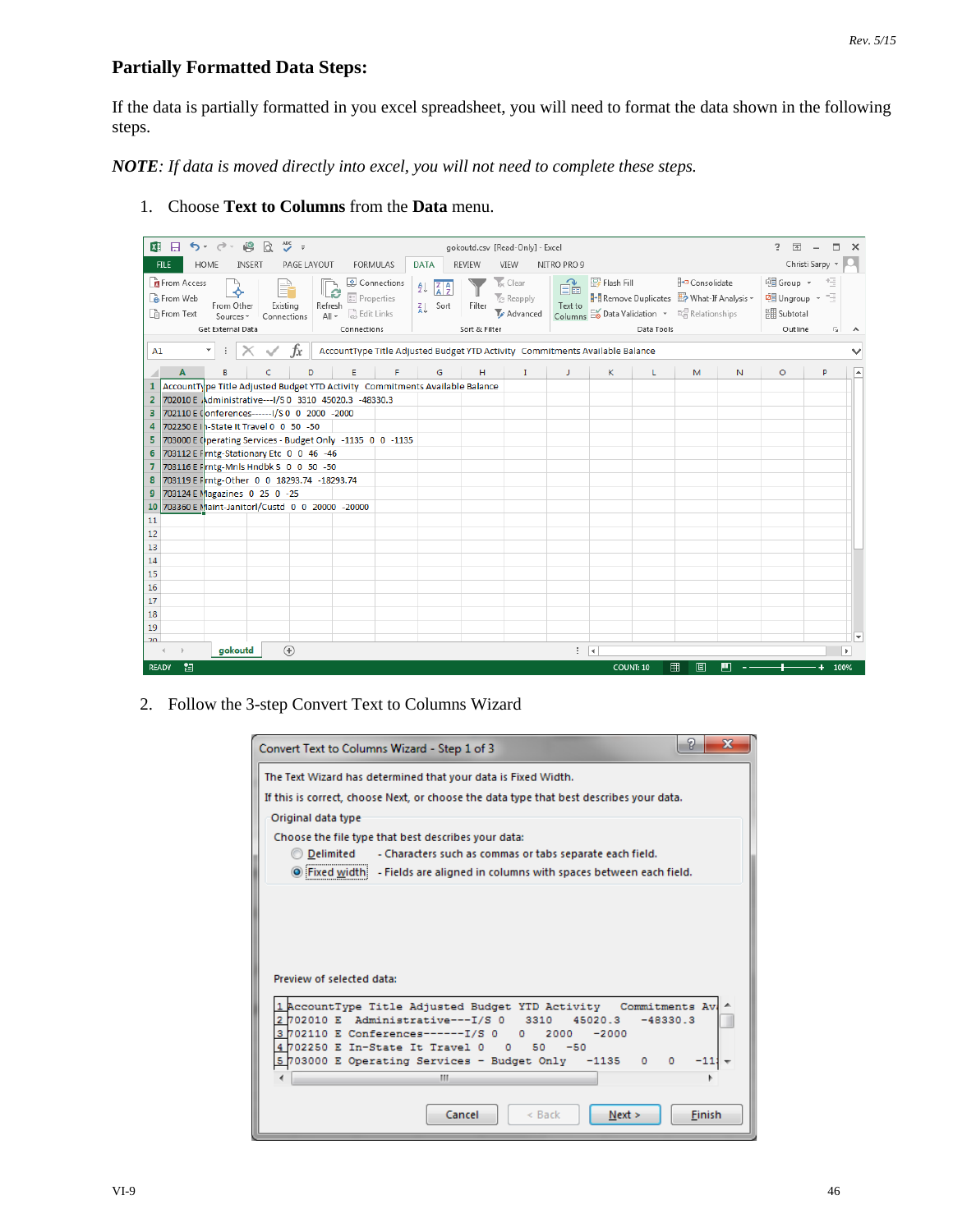3. Create break lines before and after each comma.

| Convert Text to Columns Wizard - Step 2 of 3                                                                |                                                           |          | P<br>x            |
|-------------------------------------------------------------------------------------------------------------|-----------------------------------------------------------|----------|-------------------|
| This screen lets you set field widths (column breaks).<br>Lines with arrows signify a column break.         |                                                           |          |                   |
| To CREATE a break line, click at the desired position.<br>To DELETE a break line, double click on the line. |                                                           |          |                   |
| To MOVE a break line, click and drag it.                                                                    |                                                           |          |                   |
|                                                                                                             |                                                           |          |                   |
|                                                                                                             |                                                           |          |                   |
|                                                                                                             |                                                           |          |                   |
| Data <u>p</u> review                                                                                        |                                                           |          |                   |
| 10<br>20                                                                                                    | 30<br>40                                                  | 50       | 60                |
| 702010<br>Administrative---I/S<br>R                                                                         |                                                           |          | ٥                 |
| 702110 E Conferences------I/S<br>702250 E In-State It Travel                                                |                                                           |          | ٥                 |
| 703000 E Operating Services - Budget Only                                                                   |                                                           |          |                   |
| 703112 E Prntg-Stationary Etc<br>Ш                                                                          |                                                           |          |                   |
|                                                                                                             |                                                           |          |                   |
|                                                                                                             | Cancel<br>< Back                                          | $Next$ > | <b>Finish</b>     |
|                                                                                                             |                                                           |          |                   |
|                                                                                                             |                                                           |          |                   |
|                                                                                                             |                                                           |          | P<br>$\mathbf{x}$ |
| Convert Text to Columns Wizard - Step 1 of 3                                                                |                                                           |          |                   |
| This screen lets you select each column and set the Data Format.                                            |                                                           |          |                   |
| Column data format                                                                                          |                                                           |          |                   |
| <b>O</b> General<br>◯ Text                                                                                  | 'General' converts numeric values to numbers, date values |          |                   |
| <b>MDY</b><br>◎ <u>D</u> ate:                                                                               | to dates, and all remaining values to text.<br>Advanced   |          |                   |
| ◯ Do not import column (skip)                                                                               |                                                           |          |                   |
| Destination:<br>SAS2                                                                                        |                                                           |          | 区                 |
|                                                                                                             |                                                           |          |                   |
| Data preview                                                                                                |                                                           |          |                   |
|                                                                                                             |                                                           |          |                   |
| <b>GeneraGeGeneral</b><br>702010 E Administrative---I/S                                                     |                                                           | General  | ٥                 |
| 702110 E Conferences-------I/S                                                                              |                                                           |          | o                 |
| 702250 E In-State It Travel<br>703000 E Operating Services - Budget Only                                    |                                                           |          |                   |
| 703112 E Prntg-Stationary Etc<br>Ш<br>←⊫                                                                    |                                                           |          |                   |
|                                                                                                             | Cancel<br>< Back                                          | Next >   | <b>Einish</b>     |